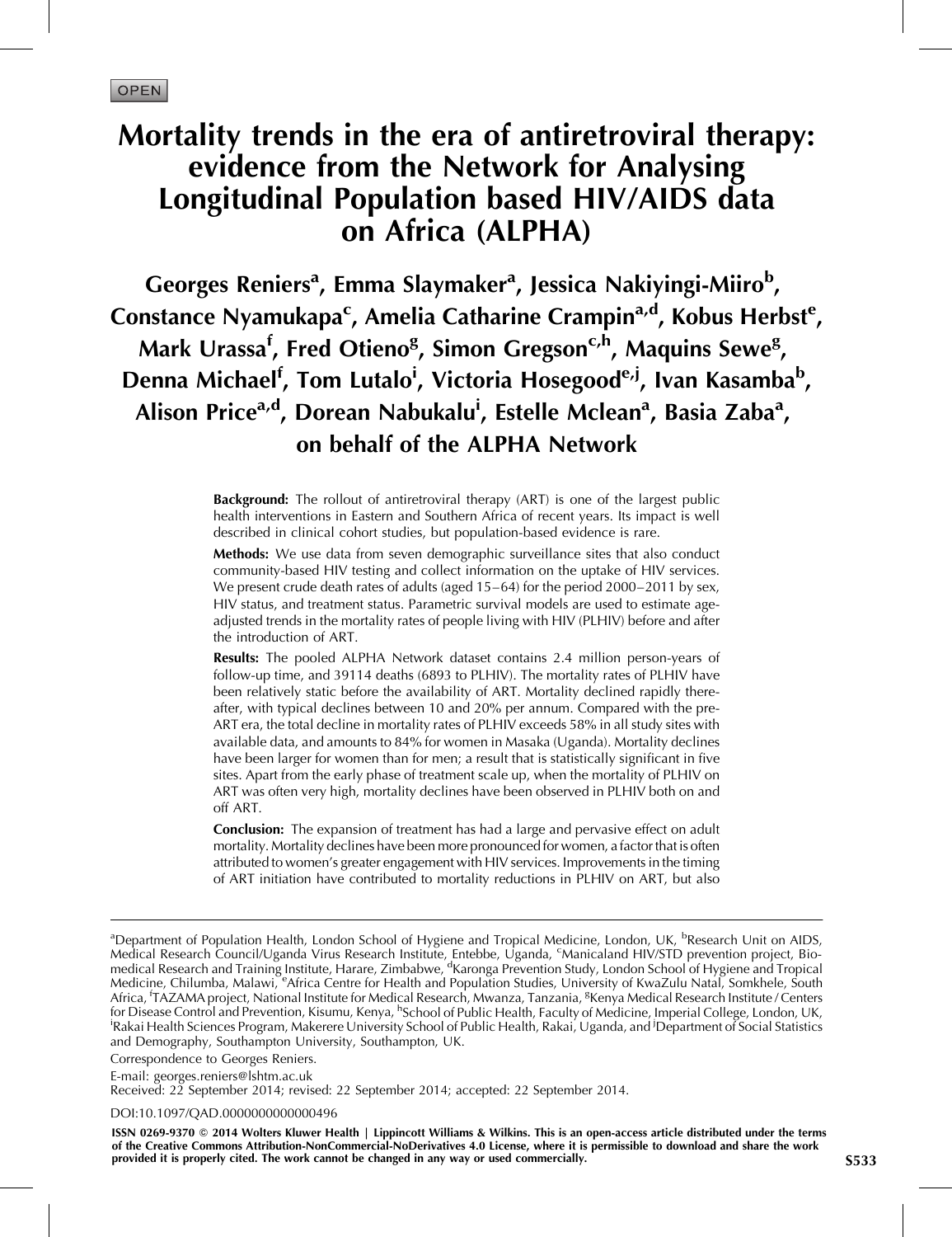among those who have not (yet) started treatment because they are increasingly selected for early stage disease.  $\circ$  2014 Wolters Kluwer Health | Lippincott Williams & Wilkins

AIDS 2014, 28 (Suppl 4):S533–S542

#### Keywords: antiretroviral therapy (ART), HIV, mortality, sub-Saharan Africa, surveillance

## Introduction

The expansion of HIV care and treatment services is one of the largest public health interventions in sub-Saharan Africa of recent times, but it is notoriously difficult to evaluate its population-wide impact because many of the countries that are hardest hit by the epidemic have poor registration of vital events. Clinical cohort studies fill part of the information gap, and suggest that the mortality levels of patients who start treatment early and do not default approaches that of HIV-negative individuals of the same age [\[1–3\]](#page-8-0). Clinical studies have also shown, however, that late presentation and patient attrition continue to limit the efficacy of ART [\[3–5\]](#page-8-0). The true magnitude of the mortality associated with these phenomena is harder to estimate. Intensive patient tracing studies have shed light on the mortality of patients who are lost to follow-up [\[6\]](#page-8-0), but estimating mortality in HIV positives who never make contact with the health system remains intractable with clinic-based study designs.

This situation thus calls for a population-based assessment of mortality trends, and in this contribution we use data from seven demographic and HIV surveillance sites in six eastern and southern African countries. Several of these studies have previously reported on the impact of HIVon adult mortality [\[7–12\]](#page-8-0). This study differs from earlier analyses because the data range is extended to 2011, and thus covers several years during which ART was locally available. We also use individually-linked information on HIV testing and treatment uptake, which allows us to estimate the mortality trends of people living with HIV (PLHIV), and disaggregate those estimates by their treatment status.

Most of our estimates are presented for men and women separately. Gender equity in the uptake of ART has been a concern since the early days of the treatment scale up; initially because of women's elevated HIV prevalence and concerns that men had privileged access to treatment in places where it was offered under a patient copay scheme [\[13,14\]](#page-9-0). Current programme statistics suggest the opposite gender disparity: nationally representative surveys from Africa consistently report higher female HIV Testing and Counseling (HTC) coverage rates [\[15\]](#page-9-0), and a disproportionately large number of women are on ART compared with estimated need in both sexes [\[16,17\]](#page-9-0). Women are also less likely to enroll with advanced disease, and tend to have lower attrition and mortality rates following treatment initiation [\[17–21\]](#page-9-0).

#### Methods

#### ALPHA Network study sites and data

Data for this study come from seven members of the Network for Analysing Longitudinal Population-based HIV/AIDS data on Africa [\(http://alpha.lshtm.ac.uk/](http://alpha.lshtm.ac.uk/)), located in six countries as shown in Fig. 1. ALPHA Network study sites cover populations ranging from 20 000 to 200 000 in size. With the exception of the Manicaland study (wherein the individuals consist of residents in a set of eight noncontiguous areas chosen to represent distinct socioeconomic zones), the surveillance sites exhaustively cover the entire population of a circumscribed area. Demographic information is collected through regular censuses, generally conducted as



Fig. 1. Location of the ALPHA Network sites contributing data to this study. We use location names to refer to the study sites. Other names are sometimes used for Kisesa (Magu Demographic Surveillance System), Kisumu (Kenya Medical Research Institute/Centers for Disease Control and Prevention, KEMRI/CDC HDSS), Masaka (General Population Cohort in the Kyamulibwa sub-district), and uMkhanyakude (Africa Centre Demographic Information System, ACDIS).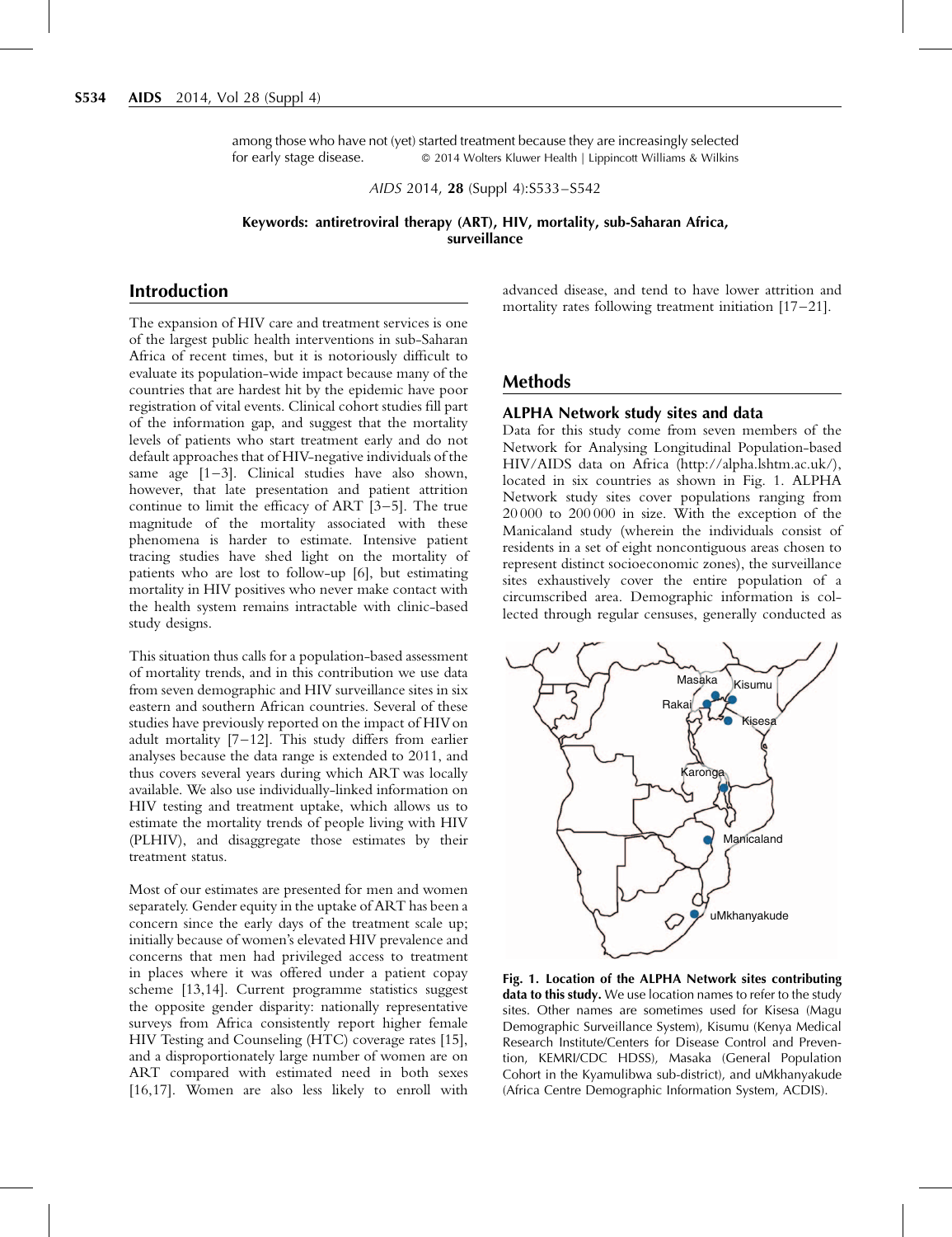<span id="page-2-0"></span>interviews with a senior household member who acts as a proxy respondent on behalf of the whole household. Prepopulated lists of household members from the last census round are used by the fieldworker to inquire about the residency and survival status of all household residents. In Karonga, village informants assist with the demographic surveillance [\[22\]](#page-9-0). The size of the study sites and the intervals at which demographic surveillance is carried out vary across sites and have a bearing on the range of analyses possible with each site's data and the precision of the resulting estimates.

Along with the demographic surveillance, all ALPHA members organize post-mortem interviews with relatives of deceased residents (verbal autopsies) and repeated population-based HIV serosurveys, either via home visits or mobile HIV testing centers to which residents are invited. HIV testing protocols and participation rates have varied over time and between sites. Prior to the availability of rapid HIV tests and treatment, residents were often referred to a medical facility in the vicinity for the return of their test results, or directed to a separate testing and counseling service. In recent serosurveys, most ALPHA Network studies give residents the opportunity to receive standard HTC in the same visit that specimens

for a research test are collected. The serosurveys also use individual interviews to collect behavioral data, including information about utilization of HIV and AIDS care services.

The demographic surveillance data used in this study are continuously updated – the dataset used in this analysis was assembled in September 2014, spans the period 2000–2011, and thus covers several years before and after the introduction of ART. Several study sites started HIV surveys later than the demographic surveillance, so their HIV status information is restricted to a narrower time span. The date ranges used for overall mortality estimates and mortality estimates by HIV status are stipulated for each study site in the first column of Table 1. Most ALPHA Network members have published cohort profiles with detailed descriptions of the population characteristics and fieldwork procedures [\[22–25\],](#page-9-0) and in some cases also methodological studies describing the HIV serosurveys, nonresponse rates, and associated bias in HIV prevalence estimates [\[26,27\]](#page-9-0).

Our measure of exposure time for the risk of dying comes from the residence episodes of men and women in the

|  |  |  |  |  |  |  | Table 1. Site-specific characteristics of the study populations, and HIV+/HIV- mortality rate ratios. |
|--|--|--|--|--|--|--|-------------------------------------------------------------------------------------------------------|
|--|--|--|--|--|--|--|-------------------------------------------------------------------------------------------------------|

| Study site, country                                   |                                 |                                                      | Individuals, person-years and deaths by HIV status |                                          |                                |                                             |                                         | Mortality rates and RR       |                                             |
|-------------------------------------------------------|---------------------------------|------------------------------------------------------|----------------------------------------------------|------------------------------------------|--------------------------------|---------------------------------------------|-----------------------------------------|------------------------------|---------------------------------------------|
| Dates, all-cause mortality<br>Dates, mortality by HIV | Average<br>$HIV\%$ <sup>a</sup> | HIV status                                           | Individuals<br>(ages $15-64$ )                     | Person-<br>years                         | Deaths                         | Death rate<br>(per 1000)                    | 2000-2003<br>$HIV+/HIV-$<br>RR (95% CI) | Death rate<br>(per 1000)     | 2009-2011<br>$HIV+$ / $HIV-$<br>RR (95% CI) |
| Karonga, MAW<br>$2003 - 2011$<br>2006-2011            | 11.3                            | All<br>$HIV -$<br>$HIV+$<br>HIV unknown <sup>b</sup> | 30397<br>17156<br>1761<br>29384                    | 144479<br>47204<br>5320<br>91955         | 1486<br>230<br>149<br>1107     | 14.6<br><b>ND</b><br><b>ND</b><br><b>ND</b> | <b>ND</b>                               | 7.6<br>5.3<br>20.8<br>10.8   | 3.9<br>$(3.0 - 5.1)$                        |
| Kisesa, TAZ<br>2000-2011<br>2000-2011                 | 5.9                             | All<br>$HIV-$<br>$HIV+$<br>HIV unknown <sup>b</sup>  | 45 5 40<br>18192<br>1507<br>40018                  | 171619<br>82108<br>4750<br>84761         | 1791<br>697<br>275<br>819      | 12.5<br>9.1<br>76.9<br>12.3                 | 8.4<br>$(6.7 - 10.7)$                   | 8.0<br>7.0<br>36.9<br>7.4    | 5.3<br>$(3.8 - 7.3)$                        |
| Kisumu, KEN<br>$2003 - 2011$<br>2008-2011             | 24.6                            | All<br>$HIV-$<br>$HIV+$<br>HIV unknown <sup>b</sup>  | 229177<br>68128<br>13 901<br>222 641               | 901590<br>110874<br>32153<br>758564      | 17289<br>1369<br>1752<br>14168 | 25.6<br>ND<br><b>ND</b><br><b>ND</b>        | <b>ND</b>                               | 15.0<br>12.4<br>32.3<br>14.3 | 2.6<br>$(2.4 - 2.8)$                        |
| Manicaland, ZIM<br>2000-2010<br>2000-2010             | 21.9                            | All<br>$HIV-$<br>$HIV+$<br>HIV unknown <sup>b</sup>  | 67225<br>28330<br>6604<br>59060                    | 319384<br>99621<br>29861<br>189903       | 3908<br>579<br>1406<br>1923    | 16.8<br>4.7<br>58.5<br>16.8                 | 12.3<br>$(10.1 - 15.1)$                 | 7.2<br>4.3<br>28.1<br>5.7    | 6.5<br>$(5.0 - 8.6)$                        |
| Masaka, UGA<br>2000-2011<br>2000-2011                 | 9.4                             | All<br>$HIV-$<br>$HIV+$<br>HIV unknown <sup>b</sup>  | 21999<br>17342<br>1873<br>11 2 2 1                 | 105 860<br>81138<br>7753<br>16970        | 1412<br>772<br>390<br>250      | 16.4<br>10.6<br>90.0<br>14.1                | 8.5<br>$(7-10.2)$                       | 10.7<br>8.6<br>22.7<br>14.9  | 2.6<br>$(1.9 - 3.6)$                        |
| Rakai, UGA<br>2000-2010<br>2000-2010                  | 12.5                            | All<br>$HIV -$<br>$HIV+$<br>HIV unknown <sup>b</sup> | 67909<br>34331<br>5538<br>59194                    | 296723<br>148308<br>20493<br>127922      | 3668<br>559<br>1210<br>1899    | 16.9<br>4.5<br>96.2<br>18.5                 | 21.2<br>$(18.2 - 24.6)$                 | 9.2<br>3.4<br>22.5<br>13.8   | 6.6<br>$(5.0 - 8.8)$                        |
| uMkhanyakude, RSA<br>$2001 - 2011$<br>2004-2011       | 35.4                            | All<br>$HIV -$<br>$HIV+$<br>HIV unknown <sup>b</sup> | 88230<br>26294<br>12314<br>87791                   | 467619<br>76450<br>37565<br>353 603      | 9560<br>791<br>1711<br>7058    | 22.7<br>7.4<br>69.9<br>22.7                 | 9.5<br>$(4.4 - 20.6)$                   | 16.4<br>15.1<br>36.0<br>11.5 | 2.4<br>$(2.1 - 2.7)$                        |
| Total                                                 | 18.5                            | All<br>$HIV-$<br>$HIV+$<br>HIV unknown <sup>b</sup>  | 550477<br>209773<br>43 4 98<br>509309              | 2407,275<br>645704<br>137894<br>1623 677 | 39114<br>4997<br>6893<br>27224 | 19.4<br>6.7<br>77.8<br>21.0                 | 11.6<br>$(10.7 - 12.7)$                 | 12.9<br>9.5<br>31.6<br>12.2  | 3.3<br>$(3.1 - 3.5)$                        |

CI, confidence interval; KEN, Kenya; MAW, Malawi; ND, no data; RR, rate ratio; RSA, South Africa; TAZ, Tanzania; UGA, Uganda; ZIM, Zimbabwe. a<br>Average HIV prevalence = HIV+ person-years/(HIV+ person-years + HIV- person-years). These prevalence estimates are relatively high because we include HIV status information from medical facilities and treatment clinics, which increases the fraction of known HIV positives in our dataset.

<sup>b</sup>HIV unknown includes all the persons-years of exposure before the start of the HIV surveillance in the study site, and individual time prior to first HIV test.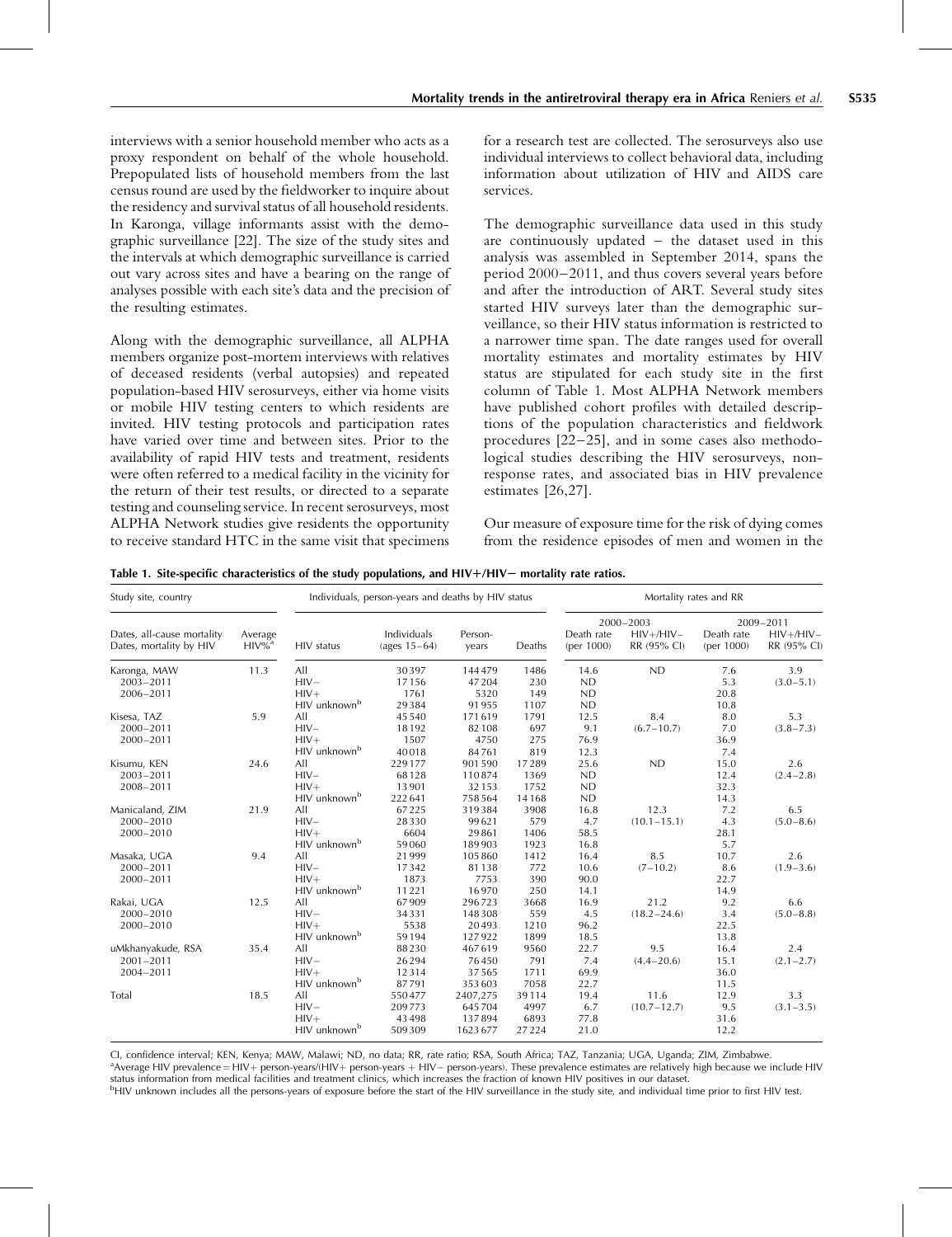study areas, and the nature of the terminating events of residence episodes (administrative censoring, death, or migration). HIV status information comes from community-based serological surveys, supplemented by selfreports, proxy reports in post-mortem interviews, and from record-linkage with health facilities used by residents. The latter is also an important source for retrieving data on the uptake of treatment. A few of the ALPHA Network members have established reliable record linkage between the demographic surveillance and medical facility data with unique identifiers common to individuals in clinic and community records (e.g., Karonga, Masaka, and uMkhanyakude), whereas others (e.g., Kisumu) have piloted probabilistic record linkage. To allocate person-time to HIV status and treatment categories, we adopted a set of rules for censoring HIV status and service use information. Individuals with a report of an HIV-negative followed by an HIV-positive test are assumed to have seroconverted at the midpoint between the last negative and first positive test dates, and allocate HIV-positive and HIV-negative exposure time accordingly. Persons who are HIV positive at the time of their first HIV test have all their observed exposure time following the test classified as HIV positive. To calculate mortality of HIV-negative individuals who remain uninfected throughout the study, we classify all their exposure time between tests as HIV negative. Following their last negative test, they are classified as HIV negative for a period of time corresponding to the 95% probability of their age group remaining uninfected given the site and sex-specific HIV incidence rates. Following that cut-off point, their HIV status is considered unknown. Time lived by individuals prior to the first recorded HIV test is also classified as HIV status unknown. We classify individuals as having received ART from the date on which they were first recorded as receiving treatment. No attempt is made to account for treatment adherence, interruption, or cessation.

#### Statistical methods

We first present trends in the all-cause mortality rates of adults aged 15–64 by sex, HIV status, and treatment status. This is followed by parametric survival analysis of the mortality hazards in HIV positives, whereby individual age (radix at exact age 15) serves as a measure of time. Among several possible distributions of the outcome, the Weibull model, which describes mortality patterns that increase steadily with age, was chosen on the basis of Akaike's Information Criterion, a statistic that values both model fit and efficiency. Hazard ratio estimates from the Weibull models are not qualitatively different from semiparametric survival analysis, which supports our choice for the Weibull distribution. Under the proportional hazards specification of the Weibull model and given a set of covariates,  $X_j$ , the age-specific mortality hazard is given by:

$$
h(age_t|X_j=pt^{p-1}exp(\beta_0+X_j\beta_X)
$$

where p represents the change in mortality by age. In this application, we expect  $p > 1$ , which implies that the hazard is monotone increasing with age.

As covariates, we consider calendar year, sex, and the interaction between both. To investigate changes in the mortality of HIV positives following the introduction of ART, we fit separate models for the pre-ART and post-ART period, whereby the coefficients for calendar year quantify the impact of ART as the average annual change in the mortality hazard of HIV-positive adults. In the post-ART period, we also allow the mortality rates for HIV-positive men and women to differ by their treatment status. The representation of calendar time is made using two dichotomous variables: one that captures the period in which treatment started to become locally available, and one for subsequent years. This distinction is made because the first year(s) of treatment rollout may feature uncharacteristically high-mortality rates as a backlog of patients with severe immunosuppression are quickly ushered onto treatment. The case of Kisumu is special because ART was introduced in 2007, but service provision was severely affected by the violence that started after the presidential elections of 27 December and lasted until a truce was signed on 28 February 2008 [\[28\]](#page-9-0). Kisumu was one of the areas heavily implicated in the protests against the ruling government and some excess mortality may be associated with the protest itself.

Given declining incidence trends observed in some surveys, and expected increases in longevity because of treatment, there is a general lengthening of the duration postinfection among PLHIV in the post-ART period. However, the known seroconverters for whom duration post infection can be measured constitute less than 12% of PLHIV in the pooled dataset, so it is not practical to introduce duration postinfection as another metric of exposure.

#### Results

The pooled dataset contains 550477 individuals between exact ages 15 and 65 (43498 with a known HIV positive status), who jointly contribute 2.4 million person-years of follow up time, and 39114 deaths (6893 to PLHIV). A site-specific breakdown of these statistics is given in [Table 1.](#page-2-0) This table also contains crude mortality rates and the rate ratios for HIV-positive over HIV-negative mortality for the period 2000–2003, when ART was not yet available in any of the sites, and for the period 2009–2011, when ARTwas locally available in all of the study sites. These provide an indication of the mortality reductions that have taken place since the rollout of ART. In the early 2000s, the  $HIV+$ / $HIV-$  mortality rate ratios varied between 8.4 [Kisesa, 95% confidence interval (CI): 6.7–10.7] and 21.2 (Rakai, 95% CI: 18.2–24.6).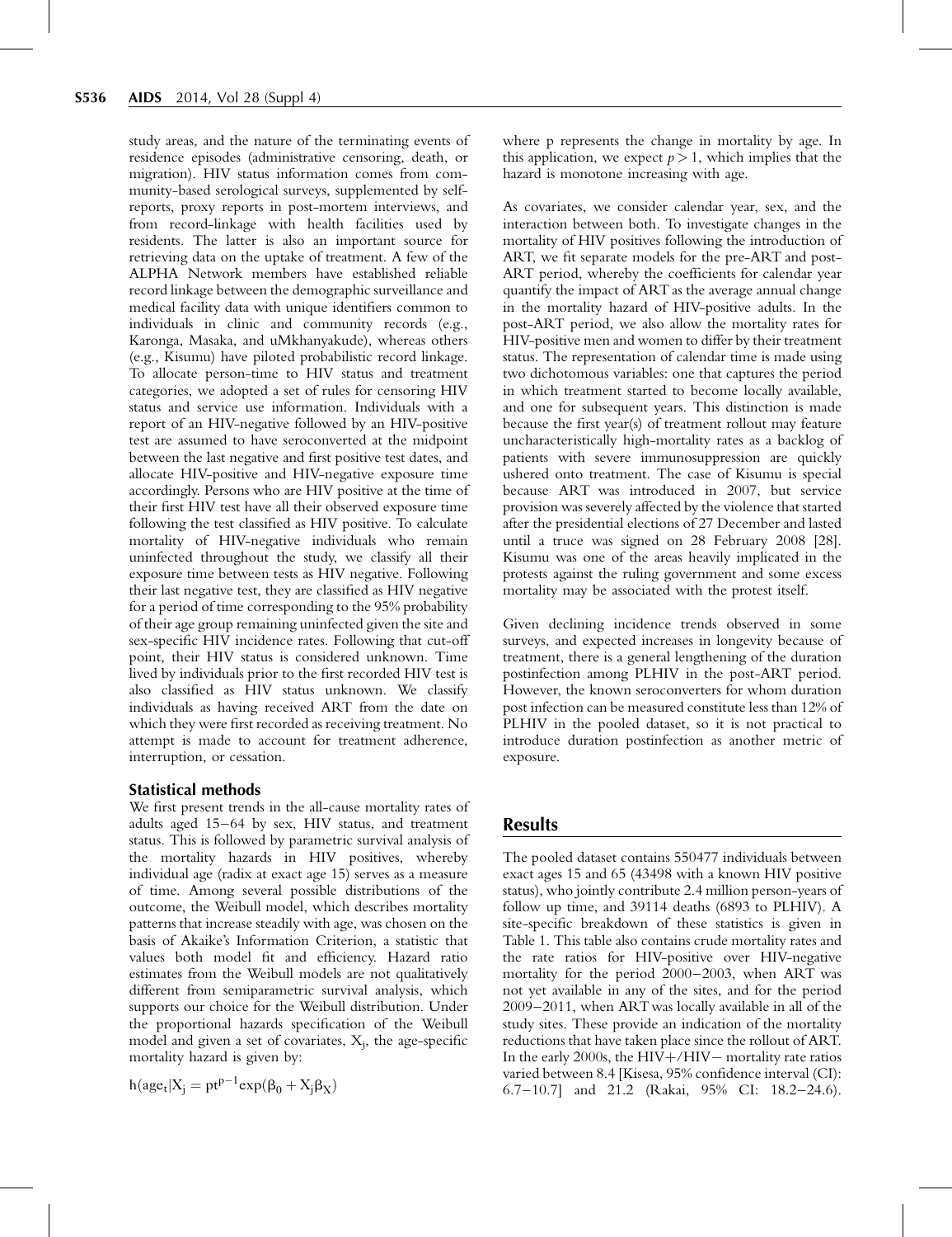<span id="page-4-0"></span>Between 2009 and 2011, these rate ratios ranged from 2.4 (uMkhanyakude, 95% CI: 2.1–2.7) to 6.6 (Rakai, 95%  $CI: 5.0-8.8$ ).

Figures 2 and 3 provide detailed descriptions of trends in mortality rates by HIV status and treatment status. The background shading in these illustration marks the years that ART was locally introduced (between 2004 and 2007, depending on the site), and the years wherein the rollout had been completed (between 2005 and 2009). In an online appendix, we present mortality estimates by study site, sex, HIV status, and selected calendar years in



Fig. 2. All-cause death rates, and 95% confidence intervals, by study site, HIV status and sex (ages 15–64).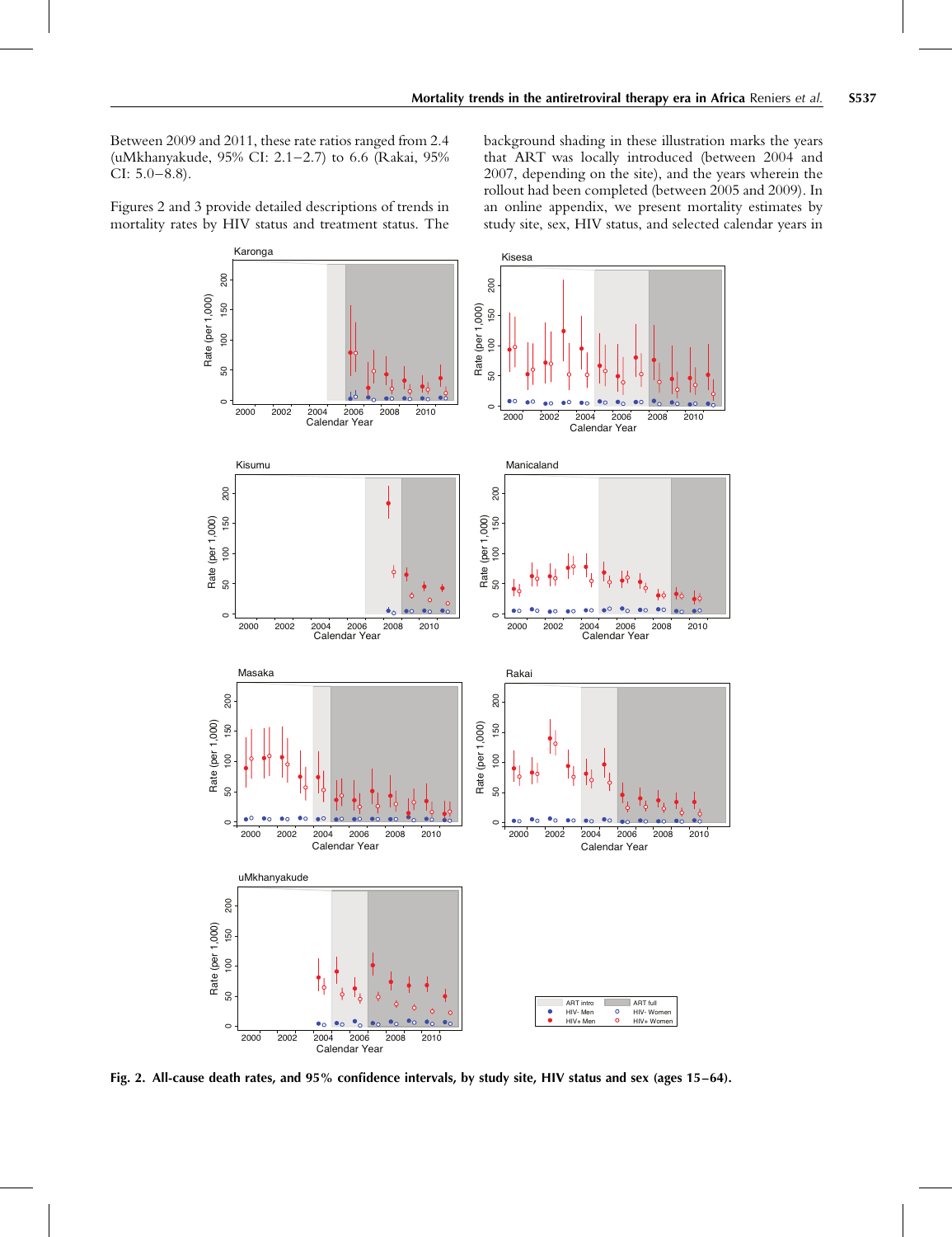<span id="page-5-0"></span>

Fig. 3. All-cause death rates and 95% confidence intervals among PLHIV, by study site and treatment status (ages 15–64, both sexes). In a few instance, the estimates and confidence intervals have been truncated or modified to maintain the readability of the plots. This affects the following estimates: Kisumu, 2008, had ART: 528 (95% confidence interval (CI): 374–747); Masaka, 2004, had ART: 204 (95% CI: 106–392); and uMkhanyakude, 2005, had ART: 139 (95% CI: 77–251). Insufficient treatment uptake data in Kisesa and Manicaland to conduct this analysis.

table format (Table A.1, [http://links.lww.com/QAD/](http://links.lww.com/QAD/A591) [A591](http://links.lww.com/QAD/A591)), and also compare overall mortality with the mortality for men and women whose HIV status has not been measured in the study (Figure A.1, [http://](http://links.lww.com/QAD/A591) [links.lww.com/QAD/A591\)](http://links.lww.com/QAD/A591). The latter demonstrates that mortality trends of men and women with an unknown HIV status closely match overall mortality trends, which suggest that there is no strong selection bias in HIV status information in our datasets. uMkhanyakude is the only site where the mortality rates of men and women with unknown HIV status are consistently different for a prolonged period of time. In this case, they are lower than the overall mortality rate suggesting that HIV-negative individuals are more likely to have an HIV status that is unknown to the study.

The mortality rates of HIV-positive men and women before the availability of treatment often exceeded 100 per thousand, without a clear upwards or downwards trend ([Fig. 2](#page-4-0)). Modest mortality declines in the last year before the local introduction of ART are perhaps an exception. The latter is most clearly visible in the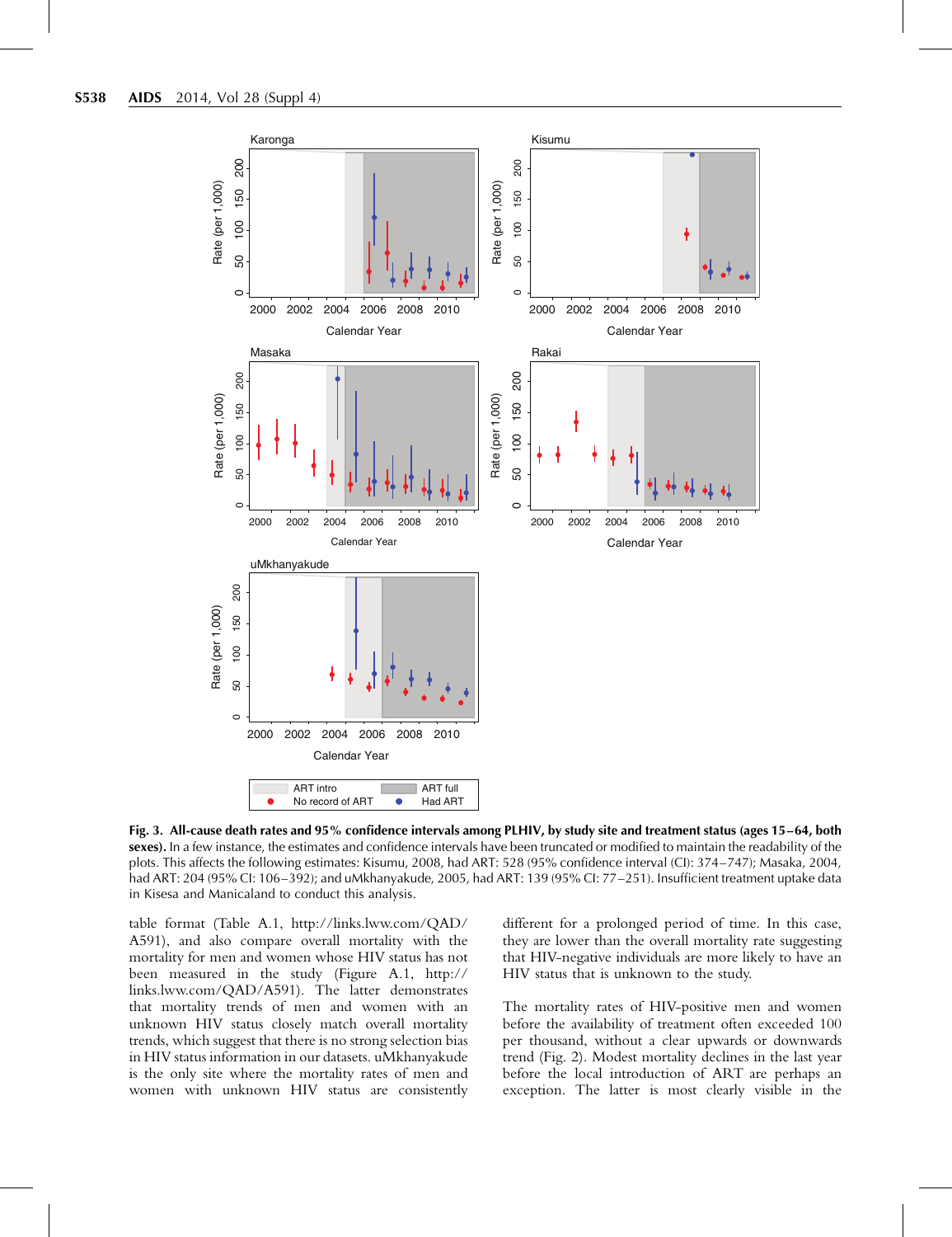illustration for Masaka. Mortality declines are much more pronounced in the period that ARTwas being rolled out to health facilities located in the study sites. Compared with the pre-ART years, total reductions in adult mortality exceed 58% in all study sites. The mortality rate for HIV-positive women in Masaka declined from 104.7 (95% CI: 71.3–153.8) in the year 2000 to 16.7 (95% CI: 8.4–33.4) in 2011, or, a total decline of 84% (Table A.1, [http://links.lww.com/QAD/A591\)](http://links.lww.com/QAD/A591).

In 2011, all-cause death rates among HIV-positive women ranged from 11.7 (Karonga, 95% CI: 6.1– 22.5) to 22.7 per thousand (uMkhanyakude, 95% CI: 19.1–27.1); the ones for men varied between 13.3 (Masaka, 95%–CI: 5.0–35.3) and 51.7 per thousand (Kisesa, 95%-CI: 25.8–103.3).

Rapid falls in the mortality of HIV positives have contributed to a decline in overall adult mortality rates. In 2003, these still ranged between 8.2 (Kisesa, 95% CI: 6.2–10.7) and 20.5 (Kisumu, 95% CI: 19.1–22.0) per thousand for women, and between 10.1 (Kisesa, 95% CI: 7.9–13.0) and 23.5 (uMkhanyakude, 95% CI: 21.1– 26.1) per thousand for men. By 2011, adult female mortality rates ranged between 2.9 (Kisesa, 95% CI: 1.9– 4.5) and 9.9 (uMkhanyakude, 95% CI: 8.7–11.3) per thousand. Male, adult death rates are now as low as 4.6 per thousand in Masaka (95% CI: 2.9–7.2). The highest observed value for men is 12.5 per thousand (uMkhanyakude, 95% CI: 10.9–14.4). The results presented in [Fig. 2](#page-4-0) and Table A.1,<http://links.lww.com/QAD/A591> are not suggestive of clear trends in the mortality rates of HIV-negative individuals.

[Figure 3](#page-5-0) shows that there has been a decline in the mortality of HIV positives who ever started treatment, but also among PLHIV without a record of treatment initiation. The mortality rates of men and women who started ART is often very high during the first year(s) that ART became available in the study sites. In subsequent years, both the level and trend in mortality rates are comparable in the two treatment status categories. uMkhanyakude is the only study site with consistent and relatively large differences in the mortality of HIV positives with and without ART.

The assessment of trends in the mortality rates of HIVpositive men and women is extended in [Table 2](#page-7-0), which contains site-specific estimates of the mortality hazard ratios from parametric survival models. The auxiliary parameter of the Weibull model  $(p)$  captures the rising mortality risk with age. More pertinent for the current discussion is the change in age-adjusted mortality rates over time. Separate models fitted for the pre-ART and post-ART period indicate that age-adjusted mortality rates among PLHIV only started declining after the local introduction of ART (none of the hazard ratios for calendar year in the pre-ART period were significantly

smaller than 1). The coefficients for the post-ART period are indicative of an average annual decline in the mortality hazard ranging from 13% in Kisesa (hazard ratio 0.87, 95% CI: 0.83–92) to 38% in Kisumu (hazard ratio 0.62, 95% CI: 0.59–0.65).

Pre-ART mortality rates among HIV positive men and women are comparable, but gender differences became more pronounced following the introduction of treatment. Gender differences are statistically significant in five out of seven study sites in the post-ART era (Karonga, Kisesa, Kisumu, Rakai, and uMkhanyakude), and the female advantage increases over time in two of the study sites (Rakai and uMkhanyakude) as shown by the interaction between sex and calendar year.

[Table 2](#page-7-0) also formalizes the comparison of adult mortality rates among HIV positives who initiated ART and HIV positives without a record of treatment. The mortality levels and trends in both groups are generally comparable, but the early years of local ARTavailability are an important exception. Inthree of the four study sites with available data, the mortality hazard is significantly elevated among patients who accessed treatment in the early rollout stages. The highest ratio of mortality hazards is observed in Kisumu (hazard ratio 6.23, 95% CI: 4.68–8.29). In later years, the mortality hazard in patients who ever started treatment is sometimes higher (e.g., uMkhanyakude), sometimes lower (e.g., Rakai), and often not significantly different (e.g., Kisumu and Masaka).

## Discussion

Our results demonstrate the large impact of AIDS treatment programmes on adult mortality in eastern and southern Africa. In most study sites, the mortality of HIV positives had been relatively stable with some signs of a mortality decline just prior to the local introduction of ART. This decline could result from increased efforts to treat opportunistic infections, or, from patients receiving treatment at medical facilities outside of the actual study sites. However, the local rollout of ART had a much more sizable and sustained effect. All study sites have witnessed average annual reductions in the mortality hazards of HIV-positive adults in excess of 10% ever since, and total mortality declines following the expansion of ART vary between 58 and 84%. The largest mortality reduction has been recorded in Kisumu, but its mortality rates for 2008, the year following the introduction of ART, were exceptionally high and probably associated with the postelectoral violence and interruption of medical services. Despite the strong mortality reductions among PLHIV in all study sites, the morality rates of HIVpositive adults are still between 2.4 and 6.6 times higher than those of HIV negatives (both sexes combined), which underlines that there is still much room for improving ART coverage and impact.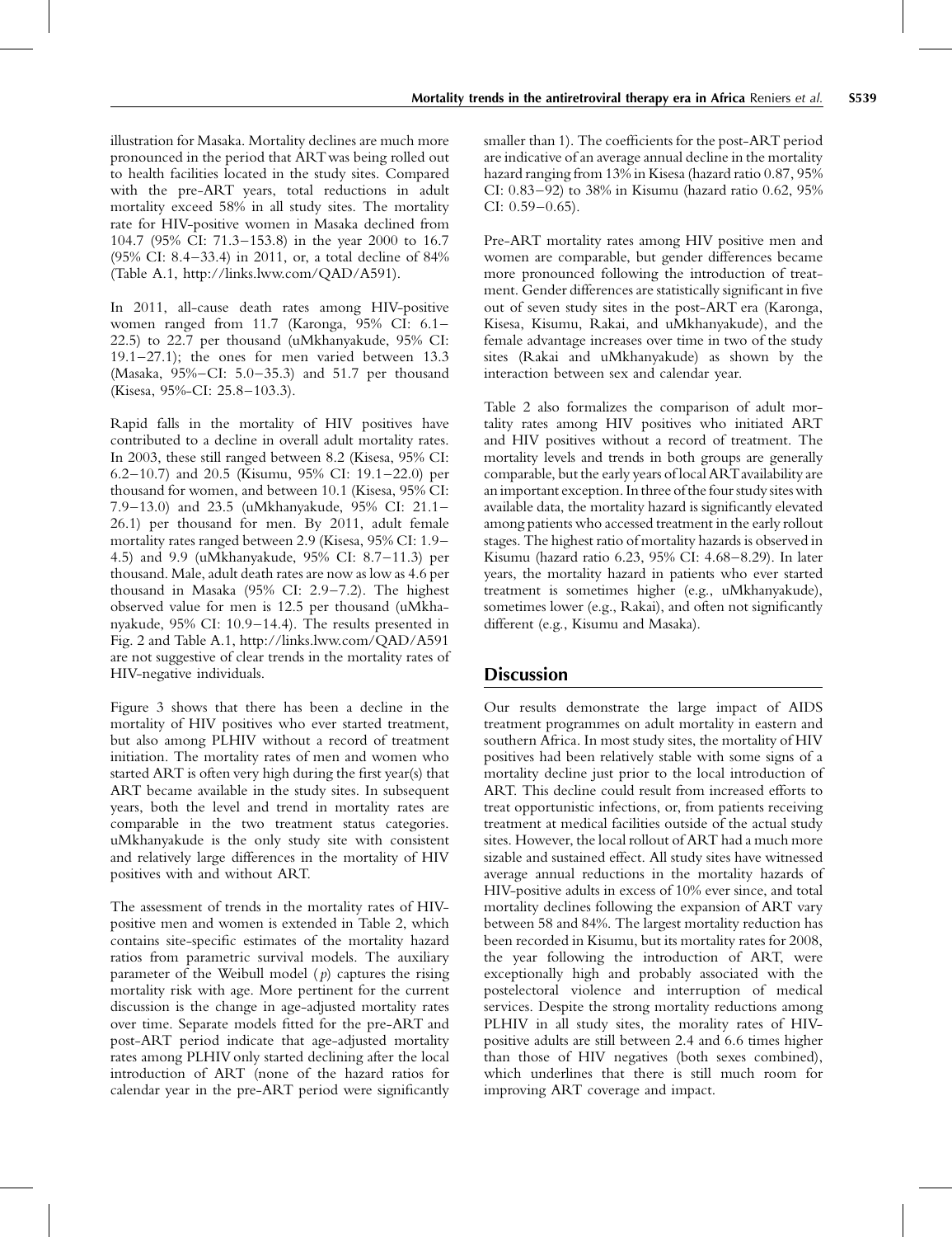<span id="page-7-0"></span>

| Table 2. All-cause mortality in HIV-positive individuals, hazard ratios and 95% confidence interval (Weibull regression)                                                                                                      |                                      |                                |                                            |                                |                                         |                                            |                                            |
|-------------------------------------------------------------------------------------------------------------------------------------------------------------------------------------------------------------------------------|--------------------------------------|--------------------------------|--------------------------------------------|--------------------------------|-----------------------------------------|--------------------------------------------|--------------------------------------------|
| Study site - Country code                                                                                                                                                                                                     | Karonga - MAW                        | Kisesa - TAZ                   | Kisumu - KEN                               | Manicaland - ZIM               | Masaka - UGA                            | Rakai - UGA                                | uMkhanyakude - RSA                         |
| Pre-ART period                                                                                                                                                                                                                |                                      | 2000-2004                      |                                            | 2000-2004                      | 2000-2003                               | 2000-2003                                  | 2004                                       |
| Calendar year (annual change)                                                                                                                                                                                                 | $\frac{1}{2}$                        | $(0.84 - 1.06)$<br>0.95        | $\frac{1}{2}$                              | $1.09(1.03 - 1.16)$            | $0.88(0.78 - 1.00)$                     | $1.05(0.98 - 1.13)$                        | $\frac{1}{2}$                              |
| Women (ref.)<br>Male                                                                                                                                                                                                          | $\frac{\Omega}{Z}$                   | $(0.82 - 1.63)$<br>1.16        | $\frac{1}{2}$                              | $1.03(0.87 - 1.22)$            | $0.98(0.73 - 1.31)$                     | $1.01(0.86 - 1.19)$                        | $\frac{D}{Z}$                              |
| Interaction: male x calendar year                                                                                                                                                                                             | $\frac{1}{2}$                        | Σ,                             | $\frac{1}{2}$                              | ΣX                             | $\frac{8}{2}$                           | $\frac{5}{2}$                              | $\frac{1}{2}$                              |
| p (age)                                                                                                                                                                                                                       | $\frac{D}{Z}$                        | $(1.85 - 3.09)$<br>2.39        | $\frac{D}{Z}$                              | $2.15(1.84 - 2.51)$            | $1.64(1.18-2.26)$                       | $1.79(1.48 - 2.15)$                        | $\frac{D}{Z}$                              |
| Deaths<br>Z                                                                                                                                                                                                                   |                                      | 868<br>133                     |                                            | 4029<br>583                    | 188<br>927                              | 3175<br>665                                |                                            |
| Post-ART period                                                                                                                                                                                                               | 2006-2011                            | $2005 - 2011$                  | 2008-2011                                  | $2005 - 2010$                  | 2004-2011                               | 2004-2010                                  | $2005 - 2011$                              |
| Calendar year (annual change)                                                                                                                                                                                                 | $0.86(0.75-0.99)$                    | $(0.83 - 0.92)$<br>0.87        | $0.62(0.59 - 0.65)$                        | $0.85(0.83 - 0.87)$            | $0.80(0.76 - 0.84)$                     | $0.75(0.72 - 0.78)$                        | $0.83(0.80 - 0.85)$                        |
| Women (ref.)<br>Men                                                                                                                                                                                                           | $1.66(1.14 - 2.41)$                  | $(1.01 - 1.65)$<br>1.29        | $2.14(1.92 - 2.39)$                        | $1.03(0.93 - 1.15)$            | $1.09(0.88 - 1.34)$                     | $0.99(0.86 - 1.15)$                        | $1.16(0.90 - 1.48)$                        |
| Interaction: male x calendar year                                                                                                                                                                                             | ž                                    | ΣX                             | 2                                          | $\frac{S}{Z}$                  | Σ,                                      | $1.11(1.05 - 1.18)$                        | $1.09(1.04 - 1.14)$                        |
| No record of ART (ref.)<br>Had ART - early<br>Had ART - late                                                                                                                                                                  | $1.78(1.20 - 2.65)$<br>$\frac{1}{2}$ | $\frac{D}{Z}$<br>$\frac{D}{Z}$ | $6.23(4.68 - 8.29)$<br>$1.07(0.87 - 1.30)$ | $\frac{D}{Z}$<br>$\frac{D}{Z}$ | 3.11 (1.60-6.04)<br>$1.20(0.81 - 1.77)$ | $0.58(0.26 - 1.29)$<br>$0.67(0.49 - 0.91)$ | $1.93(1.06 - 3.51)$<br>$1.39(1.24 - 1.56)$ |
| p (age)                                                                                                                                                                                                                       | $1.72(1.09 - 2.72)$                  | $(1.79 - 2.69)$<br>2.19        | $1.43(1.25 - 1.63)$                        | $2.06(1.86 - 2.29)$            | $1.57(1.23 - 2.01)$                     | $1.97(1.73 - 2.23)$                        | $2.15(1.98-2.34)$                          |
| Deaths                                                                                                                                                                                                                        | 1672<br>$\overline{1}$               | 1488<br>266                    | 13193<br>1347                              | 6824<br>1406                   | 1813<br>358                             | 5535<br>1208                               | 12129<br>1633                              |
| Estimates from site-specific and period-specific regression models. The analysis of the pre-ART period is restricted to the study sites that conducted population-based HIV serosurveys before the local introduction of ART. |                                      |                                |                                            |                                |                                         |                                            |                                            |

years, where available, contribute to the analyses for the post-ART period but are all coded 0; starting with the year wherein ART was first made locally available, the following calendar years are coded with consecutive n years, where available, contribute to the analyses for the post-of the post-ART period but are all coded 0; starting with the year wherein ART was first made locally available, the following calendar years are coded with c ART, antiretroviral therapy; KEN, Kenya; MAW, Malawi; ND, no data to estimate coefficient(s); ref., reference category; RSA, South Africa; TAZ, Tanzania; UGA, Uganda; ZIM, Zimbabwe.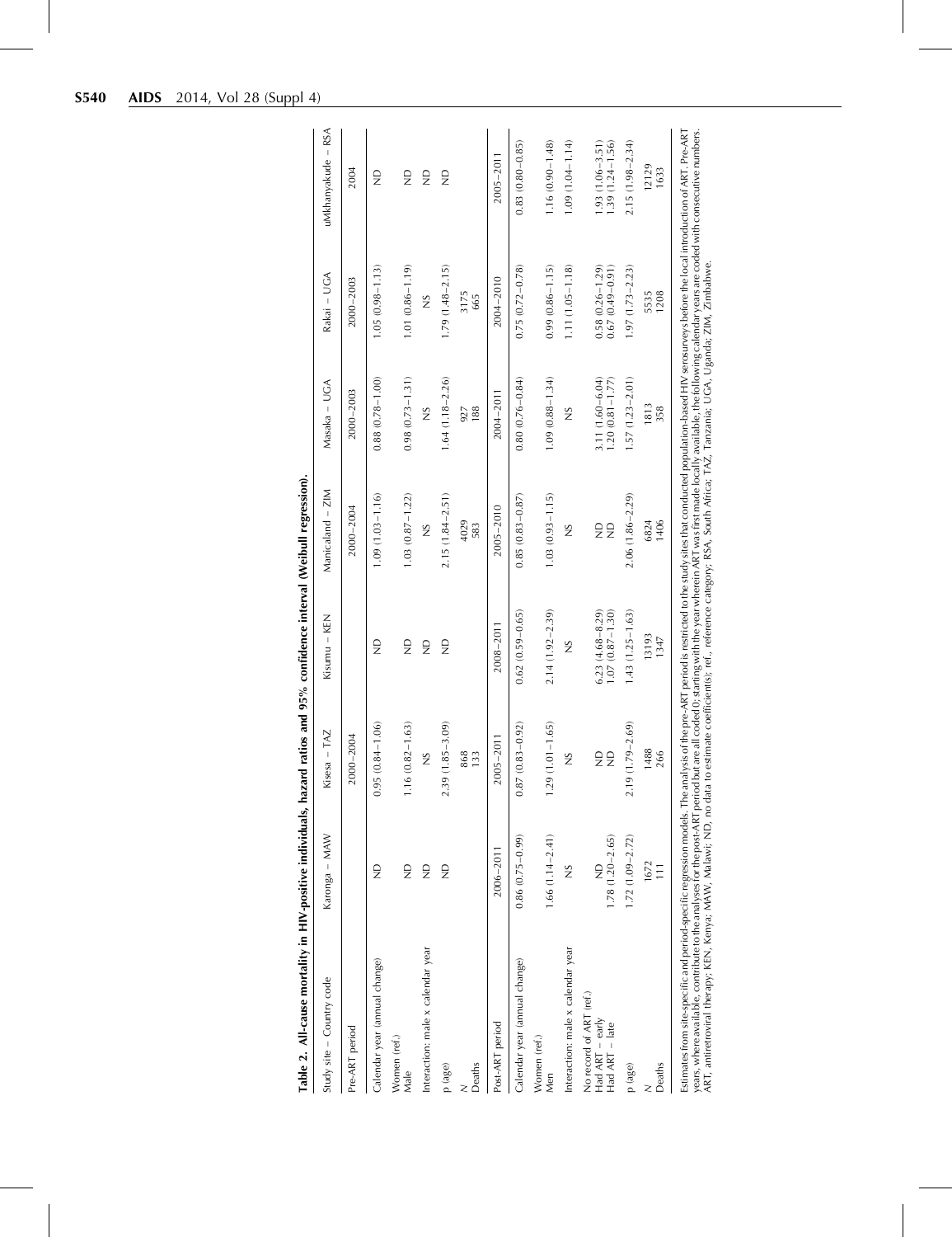<span id="page-8-0"></span>Gender differences in the mortality rates of PLHIV only started to appear as treatment was being rolled out. The estimated mortality hazards for men are now significantly higher in five of the seven study sites and have been increasing over time in two of those five sites. Our results thus corroborate earlier findings that women have benefitted more from the expansion of treatment programmes, either through a higher uptake of ART, better treatment outcomes, or both. Despite the more successful engagement of women in HIV care and treatment programmes, it is premature to conclude that this has created a new gender disparity whereby men are most disadvantaged. First, it is unclear whether the larger mortality reductions among HIV-positive women have reversed the burden of HIV in terms of the life years lost to HIV. Second, a lower uptake of treatment among men could imply that their female partners will not be as well protected against infection as the male partners of HIV-positive women. In other words, gender disparities in the utilization of HIV services may sustain previously observed gender disparities in the number of new infections, which have generally been higher in women.

In most of the study sites, the mortality trend of PLHIV who started ART is comparable with the trend of those not (yet) on treatment. This is a good indication that programmes are increasingly successful in ensuring timely transitions along the cascade of HIV care and treatment: as PLHIV initiate treatment earlier, treatment failures are reduced, but importantly, pretreatment mortality also declines as those with advanced disease are selected onto treatment, leaving an increasingly healthy not-on-ART population. Other factors, such as changes in treatment eligibility criteria and the availability of better drugs, will complement or enhance this pattern. Despite broad similarities in the mortality trends of PLHIV who have and have not initiated treatment, there are a couple of notable differences. First, the mortality of PLHIV on treatment during the rollout phase was generally much higher, probably because PLHIV who began treatment as soon as it became locally available had advanced disease progression at the time of initiation. Second, there are a couple of sites, uMkhanyakude and to a lesser extent Karonga, where the mortality of PLHIV who started ART continues to be higher than among those for whom we do not have a record of treatment initiation. This may indicate either that linkage to care is more efficient in these settings (lowering pretreatment mortality), or that mortality following treatment initiation is higher for other reasons.

The population perspective offered by the ALPHA Network data is an invaluable attribute for studying the impact of treatment scale-up in the region, but the close monitoring of HIV status, services uptake and vital events is only practically feasible in relatively small populations, and these come with their own limitations. An oftencited drawback of demographic surveillance sites is their lack of generalizability, but the consistency of findings across study sites strengthens our belief that results are not driven by the particularities of each study site (including variations in data collection protocols). Small populations are typically also affected by high levels of mobility in and out of the study sites, and previous work has demonstrated its association with HIV status [\[29–31\]](#page-9-0). How these relationships may have changed following the expansion of treatment programmes is not clear, and we reserve this subject for future inquiry.

## Acknowledgements

This study was made possible with support from the Wellcome Trust (085477/Z/08/Z), and the Bill and Melinda Gates Foundation (BMGF- OPP1082114).

#### Conflicts of interest

There are no conflicts of interest.

### References

- Mills EJ, Bakanda C, Birungi J, Chan K, Ford N, Cooper CL, et al. Life expectancy of persons receiving combination antiretroviral therapy in low-income countries: a cohort analysis from Uganda. Ann Intern Med 2011; 155:209–216.
- 2. Johnson LF, Mossong J, Dorrington RE, Schomaker M, Hoffmann CJ, Keiser O, et al. Life expectancies of South African adults starting antiretroviral treatment: collaborative analysis of cohort studies. PLoS Med 2013; 10:e1001418.
- 3. Brinkhof MW, Boulle A, Weigel R, Messou E, Mathers C, Orrell C, et al. Mortality of HIV-infected patients starting antiretroviral therapy in sub-Saharan Africa: comparison with HIVunrelated mortality. PLoS Med 2009; 6:e1000066.
- Rosen S, Fox MP. Retention in HIV care between testing and treatment in sub-Saharan Africa: a systematic review. PLoS Med 2011; 8:e1001056.
- 5. Rosen S, Fox MP, Gill CJ. Patient retention in antiretroviral therapy programs in sub-Saharan Africa: a systematic review. PLoS Med 2007; 4:e298.
- 6. Geng EH, Emenyonu N, Bwana MB, Glidden DV, Martin JN. Sampling-based approach to determining outcomes of patients lost to follow-up in antiretroviral therapy scale-up programs in Africa. JAMA 2008; 300:506–507.
- 7. Jahn A, Floyd S, Crampin AC, Mwaungulu F, Mvula H, Munthali F, et al. Population-level effect of HIV on adult mortality and early evidence of reversal after introduction of antiretroviral therapy in Malawi. Lancet 2008; 371:1603–1611.
- Bor J, Herbst AJ, Newell M-L, Bärnighausen T. Increases in adult life expectancy in rural South Africa: valuing the scale-up of HIV treatment. Science 2013; 339:961–965.
- 9. Gargano JW, Laserson K, Muttai H, Odhiambo F, Orimba V, Adamu-Zeh M, et al. The adult population impact of HIV care and antiretroviral therapy in a resource poor setting, 2003– 2008. AIDS 2012; 26:1545–1554.
- 10. Ghys PD, Zaba B, Prins M. Survival and mortality of people infected with HIV in low and middle income countries: results from the extended ALPHA network. AIDS 2007; 21:S1–S4.
- 11. Todd J, Wringe A, Floyd S, Zaba B. Antiretroviral therapy in sub-Saharan Africa: evidence about need, uptake and impact from community-based cohort studies. Trop Med Int Health 2012; 17:e1–e2.
- 12. Todd J, Slaymaker E, Zaba B, Mahy M, Byass P. Measuring HIV-related mortality in the first decade of antiretroviral therapy in sub-Saharan Africa. Glob Health Action 2014; 7: 24787.